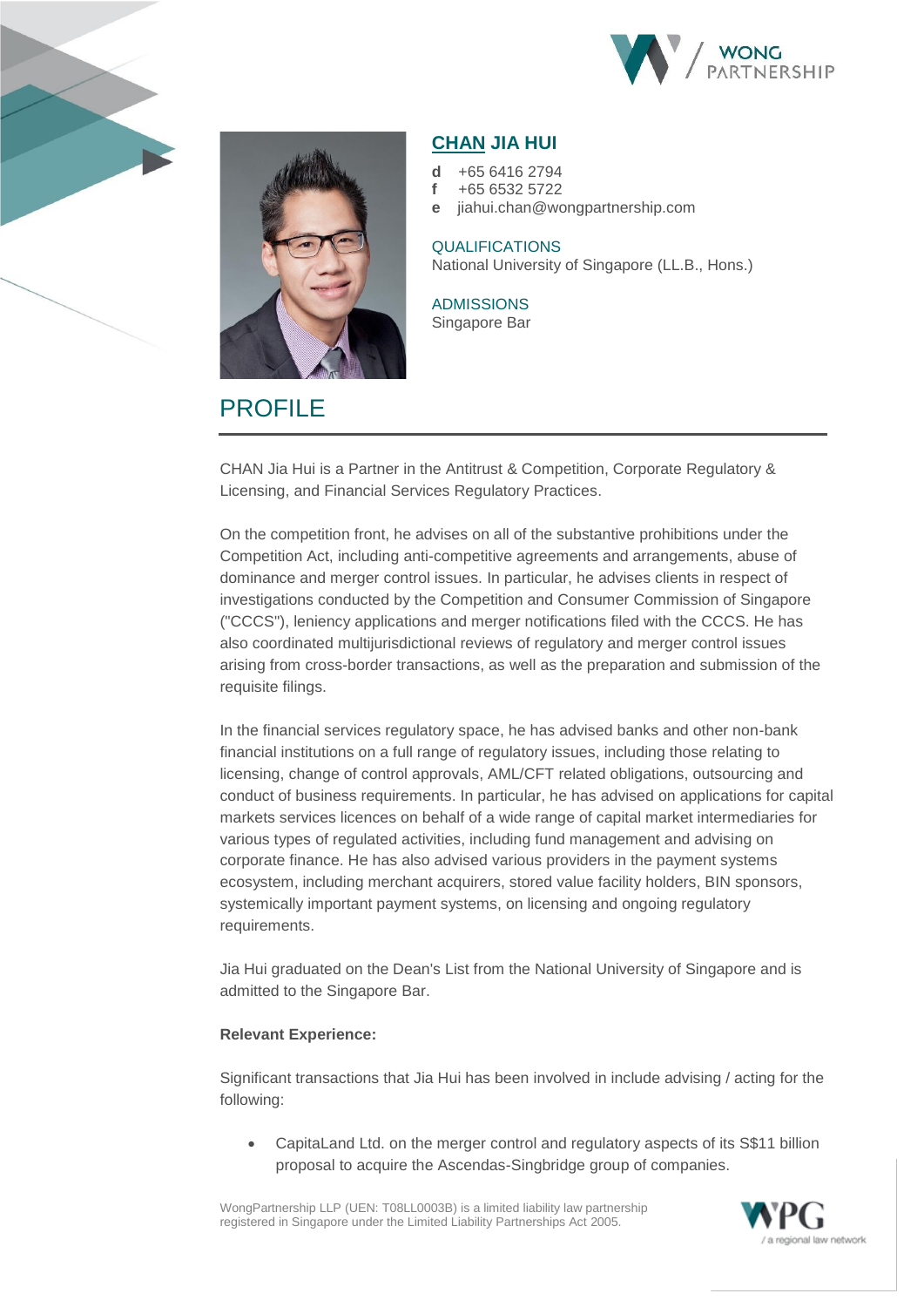



- LOGOS China Investments Limited ("LOGOS") on both the financial services regulatory aspects, as well as the merger notification filed with the Competition and Consumer Commission of Singapore, arising from ARA's acquisition of LOGOS.
- Various clients, including SembWaste Pte. Ltd, Japan Pulp and Paper Company Limited and Mars Incorporated, in successfully obtaining a Phase 1 clearance from the Competition and Consumer Commission of Singapore for their respective merger notifications.
- Singapore regulatory counsel to the Bank of N.T. Butterfield & Son Limited in its acquisition of a major German bank's Global Trust Solutions business, which also involved the establishment of a licensed trust company in Singapore.
- A leading local payments infrastructure provider on the drafting of the settlement and default rules of its payment systems.
- Australia and New Zealand Banking Group Limited, Singapore Branch on the statutory voluntary transfer of its retail and wealth management business in Singapore to DBS Bank Ltd pursuant to the Banking Act.

### Related Practices

- Antitrust & Competition
- Corporate Regulatory & Licensing
- Financial Services Regulatory

#### **Publications & Legal Updates:**

- Lexology Getting the Deal Through Banking Regulation 2020, 2021 and 2022
- Butterworths Journal of International Banking & Financial Law Digital Disruption in Singapore: The new digital bank licensing framework 2019
- Chambers & Partners Legal Practice Guide Competition/Antitrust: Merger Control, Singapore Chapter 2016

#### **Awards & Accolades:**

Jia Hui is recognised in various major legal publications for both of his specialities. He is listed as one of the Next Generation Partners for Antitrust and Competition in *The Legal 500: Asia Pacific – The Client's Guide to the Asia Pacific Legal Profession 2022*, being

WongPartnership LLP (UEN: T08LL0003B) is a limited liability law partnership registered in Singapore under the Limited Liability Partnerships Act 2005.